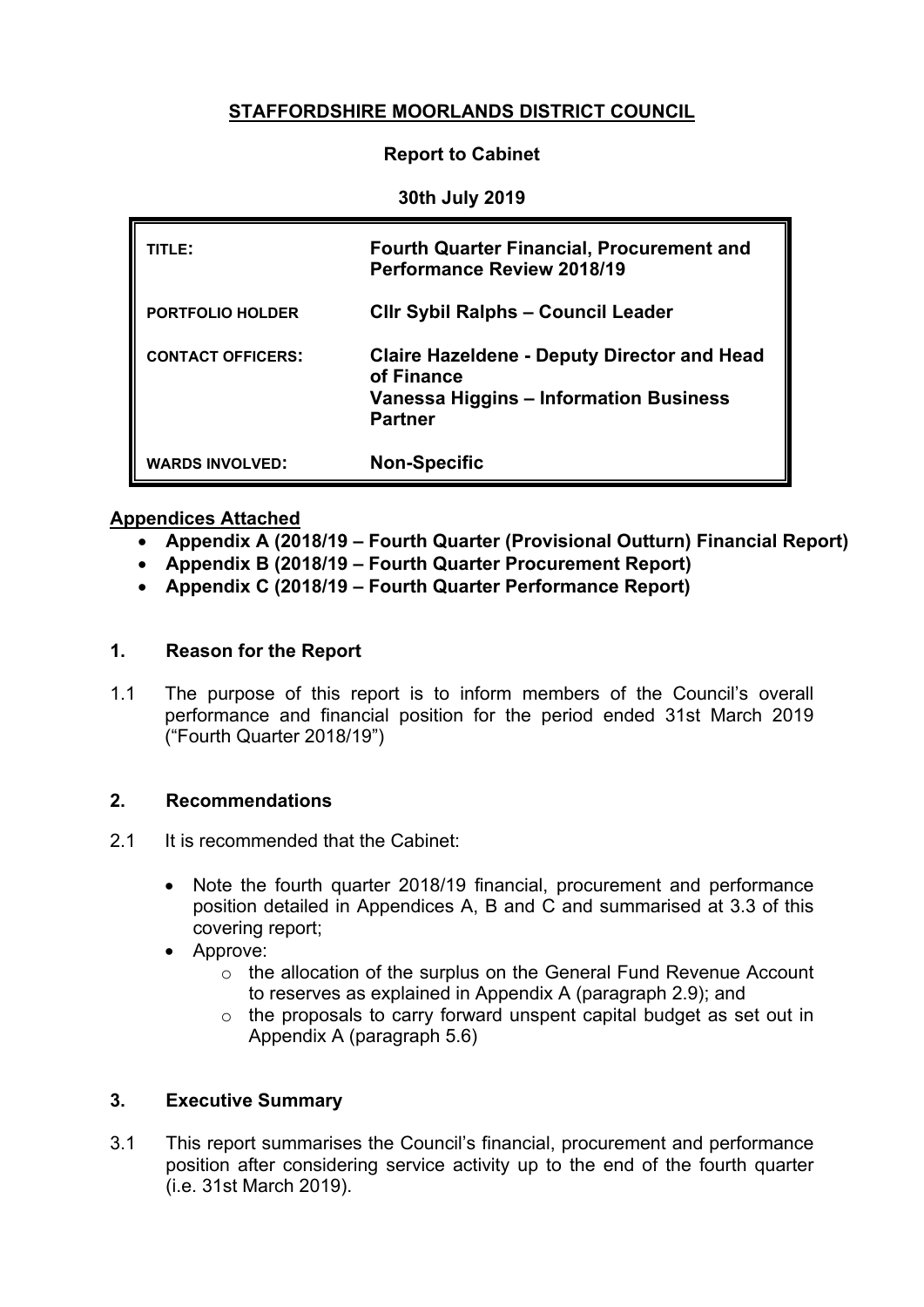3.2 Detailed analysis is provided in Appendix A (Finance), Appendix B (Procurement) and Appendix C (Performance).

# 3.3 The position can be summarised as follows:

| <b>Subject</b> | <b>Headline</b>                                                                                                                                                                                                                                                                                                                                                                                                                                                                                                                                                                                                                                                                                                                                                                                                                                                                                                                                                                                                                                                                                                                                                                                                                                                                                                                                                                                                                                                                                                                                                                                                                                                                                                                                                                                                                                              | <b>Reference</b> |
|----------------|--------------------------------------------------------------------------------------------------------------------------------------------------------------------------------------------------------------------------------------------------------------------------------------------------------------------------------------------------------------------------------------------------------------------------------------------------------------------------------------------------------------------------------------------------------------------------------------------------------------------------------------------------------------------------------------------------------------------------------------------------------------------------------------------------------------------------------------------------------------------------------------------------------------------------------------------------------------------------------------------------------------------------------------------------------------------------------------------------------------------------------------------------------------------------------------------------------------------------------------------------------------------------------------------------------------------------------------------------------------------------------------------------------------------------------------------------------------------------------------------------------------------------------------------------------------------------------------------------------------------------------------------------------------------------------------------------------------------------------------------------------------------------------------------------------------------------------------------------------------|------------------|
| Finance        | The headlines for the Fourth Quarter are:<br>Performance against Budget<br>At the Quarter Four stage the General Fund provisional outturn<br>for 2018/19 is an underspend of £777,487.<br><b>Efficiency Programme</b><br>The overall efficiency target for 2018/19 was £830,000. There<br>was a shortfall of £422,973 against target which has been offset<br>in the year by the overall General Fund underspend without the<br>need to use the Council's earmarked efficiency programme<br>reserve. The Efficiency Programme was reprofiled when setting<br>the Budget & MTFP in February.<br>Capital Programme<br>The revised Capital Programme budget for 2018/19 was set at<br>£3.59 million as part of the MTFP presented in February 2019.<br>The provisional outturn is £2.23 million which represents an<br>underspend of £1.36 million. Of this £0.77 million relates to<br>reprofiling of spend on vehicle and plant acquisitions and<br>£0.34 million to an underspend against the provision for Disabled<br>Facility Grants.<br><b>Treasury Management</b><br>• Cash investments held at 31st March 2019 totalled £7.6 million.<br>The Ascent loan and debenture currently stands at £19 million.<br>Council borrowing at 31 March 2019 totalled £11 million (relates<br>to the Ascent loan)<br>The Council's net interest receipts were £59,851 above budget.<br><b>Revenue Collection</b><br>98.66% of Council Tax was collected by 31 March 2019 (98%<br>target exceeded), compared to 98.60% for the same period last<br>year.<br>99.13% of Business Rates was collected by 31 March 2019<br>(98.1% target exceeded) compared with 98.54% for the same<br>period last year.<br>• At the end of Quarter Four debt that was over 60 days old was<br>£70,434 which compares with £110,423 at 31st March 2018 (5%<br>reduction target exceeded). | Appendix A       |
| Procurement    | The headlines for the Fourth Quarter are:<br>15 procurement activities were completed<br>The Procurement forward plan includes 61 procurement activities<br>$\bullet$<br>for completion in 2019/20 (either SMDC only or joint)<br>At the 31st March 2019, 64% of procurement activity undertaken<br>was on the forward plan and the Council paid 92% of its invoices<br>within 30 days during the year                                                                                                                                                                                                                                                                                                                                                                                                                                                                                                                                                                                                                                                                                                                                                                                                                                                                                                                                                                                                                                                                                                                                                                                                                                                                                                                                                                                                                                                       | Appendix B       |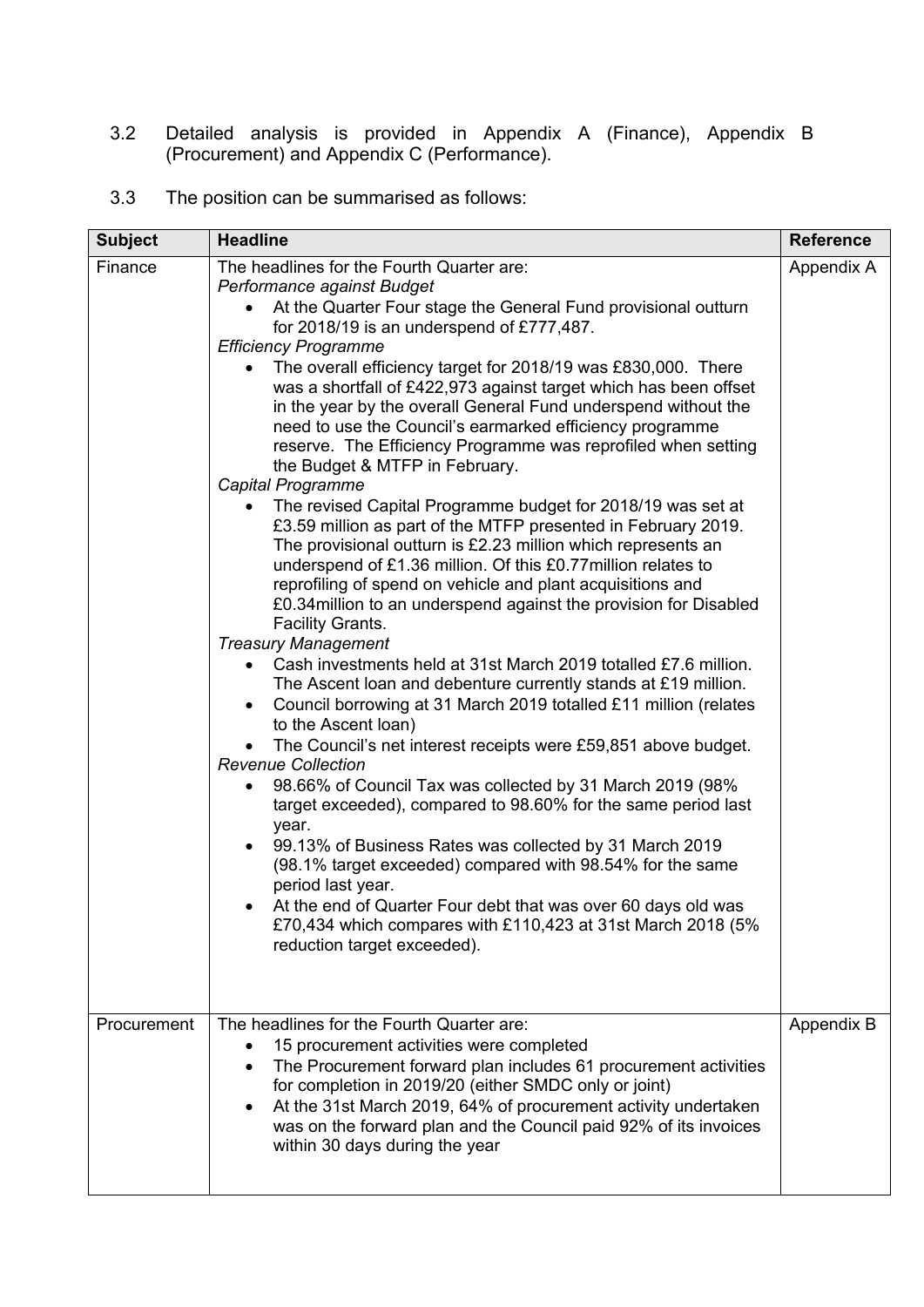| <b>Subject</b> | <b>Headline</b>                                                                                                                                                                                                                                                                                                                                                                                                                                                                                                                             | <b>Reference</b> |
|----------------|---------------------------------------------------------------------------------------------------------------------------------------------------------------------------------------------------------------------------------------------------------------------------------------------------------------------------------------------------------------------------------------------------------------------------------------------------------------------------------------------------------------------------------------------|------------------|
| Performance    | The headlines for the Fourth Quarter are:<br>• 79% of the key performance indicators met target (performance<br>has improved from last year in respect of 45% of the indicators)<br>• Of the 25 Priority Actions within the Corporate Plan, six are<br>complete, two are still to commence, three are rated amber, one<br>rated red the remainder being classified as 'Green'; and<br>• The Council received 98 complaints, 184 comments and 82<br>compliments in the Fourth Quarter. Repeat complaints and<br>response times both on track | Appendix C       |

# **4. How this Report Links to Corporate Priorities**

4.1 The successful delivery of all corporate priorities is dependent upon the effective management of performance and financial resources, which is the subject of this report.

# **5. Options and Analysis**

5.1 Detailed analysis is contained within the appendices.

### **6. Implications**

- 6.1 Community Safety (Crime and Disorder Act 1998) None.
- 6.2 Workforce None.
- 6.3 Equality and Diversity/Equality Impact Assessment This report has been prepared in accordance with the Council's Equality and Diversity policies.
- 6.4 Financial Considerations There are substantial financial considerations contained throughout the report.
- 6.5 Legal None.
- 16.6 Sustainability None.
- 6.7 External Consultation None.